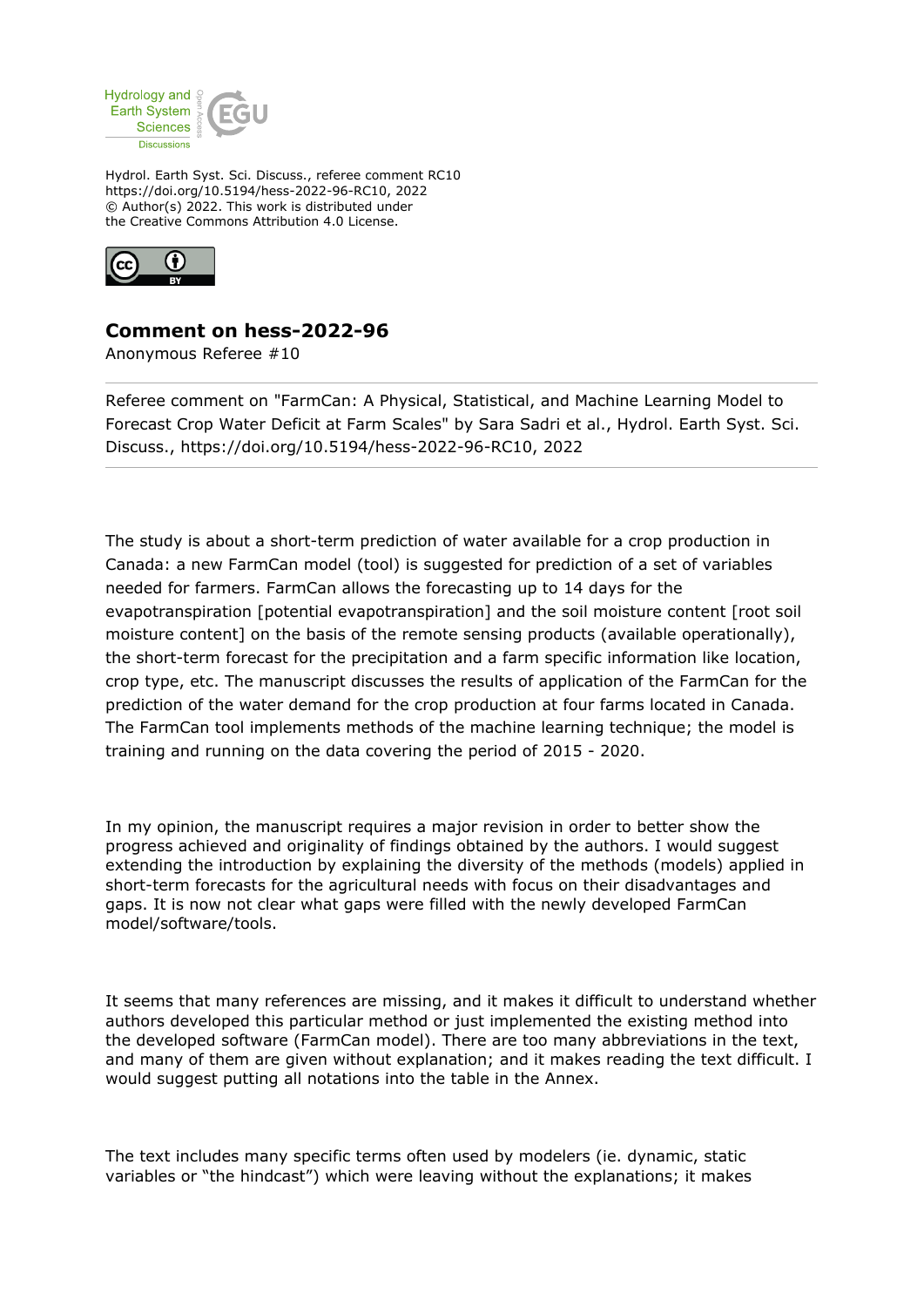understanding of the text difficult to the wider scientific community. I am suggesting to present the results more in Tables instead of duplicating the figures (Fig. 7 and 8, and the subfigures in Fig. 9).

In my opinion, the manuscript requires a major revision. I am wondering if the manuscript with the description of developed software is relevant for HESS: https://www.hydrologyand-earth-system-sciences.net/about/manuscript\_types.html. This manuscript will probably better fit to the requirements of the Geoscientific model development journal.

Specific comments:

Lines 2-21: I would suggest removing the notations from the text of the abstract. It is better to introduce them later in the text and/or place them in the special section. Check the abbreviations MSWEP, R2, RMSE KGE: they are given without the explanation.

Line 23, …FAO…: I would suggest to always give first the explanation of any notation that will be used further in the text.

Line 46: what are "the crop stress models"? How do they differ from the crop-water model (line 43) and plant hydraulic model?

Line 52: the reference to ML is needed.

Line 60: Does it mean that you developed the software (FarmCan) allowing using a specific set of available data and methods implemented? Is it relevant for HESS?

Lines 61-62: I would suggest removing the repetition of the abbreviations if they were already introduced in the previous text.

Lines 78-79: Please, provide the numbers while describing the climatology of the region (length of winter and summer seasons, [annual/growing period] amount of precipitation, relative humidity, etc.).

Lines 84-85: The notations first used in the text must be explained for readers (RISMA and NASA).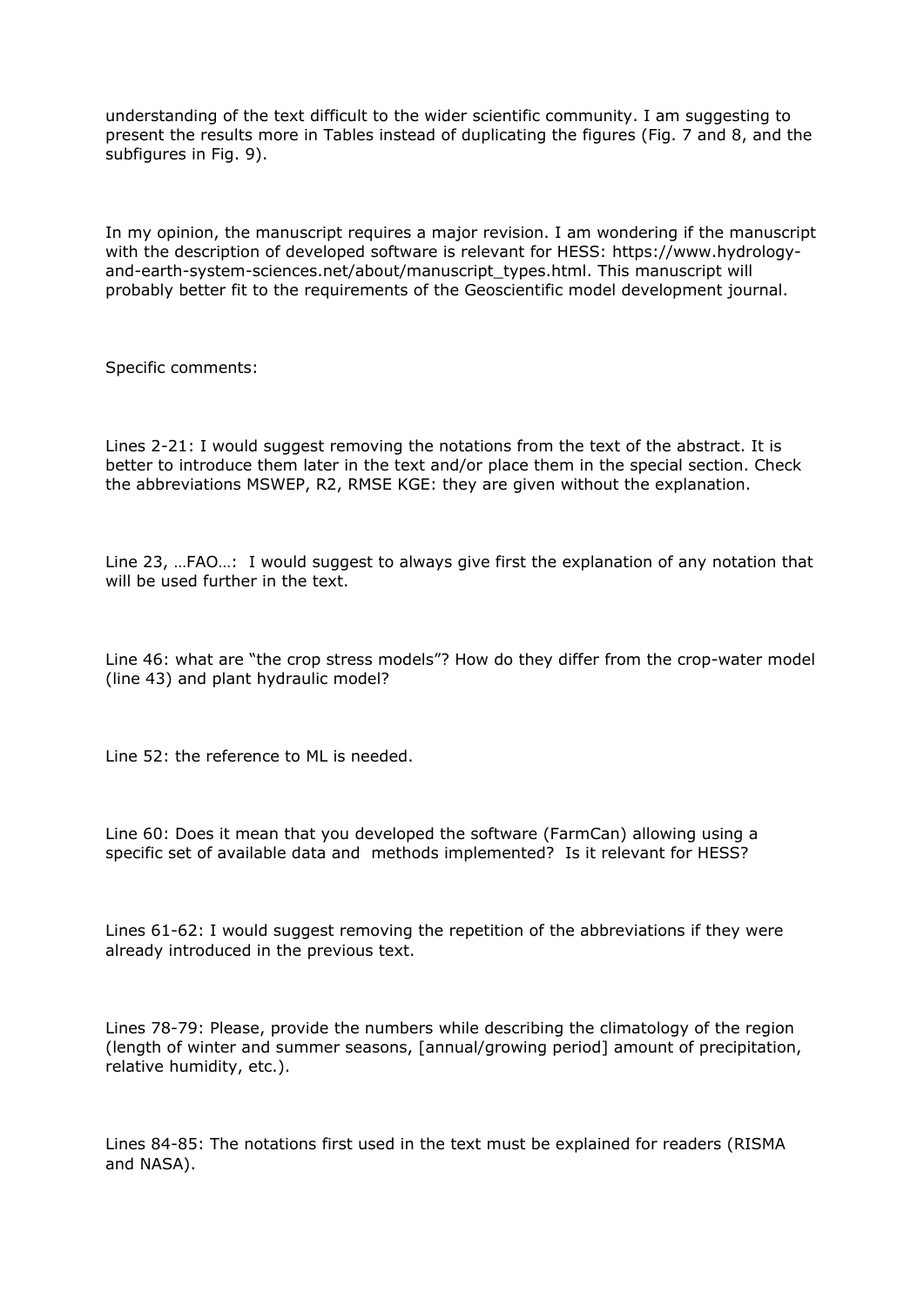Table 1: I would suggest providing the numbers for the precipitation rounded to tens of mm (i.e 122.45 -> 122 ).

Line 95: please give the reference providing the amount of precipitation in Table 1.

Lines 117: The notations first used in the text must be explained for readers (SMAP?).

Line 125: Please explain what is "a dynamic parameter"?

Line 135: Please, check the reference (A1…

Lines 140-143: Check where the definition of the abbreviation GEOS is given first.

Line 156: the abbreviation P was previously explained in the text, there is no need to repeat it here.

Line 163: Remove L. in reference to Chen and …

Line 165: Please, explain the abbreviation MSWX first time found here.

Line 167: What does "... MSWX product (?) ... " mean?

Line 207: Please give the reference with the RF method description (algorithms)?

Line 233: Pearson correlation analysis is first time mentioned in the text. Please give the reference for it.

Line 243: (I. Sevevi…) -> (Sevevi..)

Line 243: please explain what is "a transition time" or exclude this term from the text.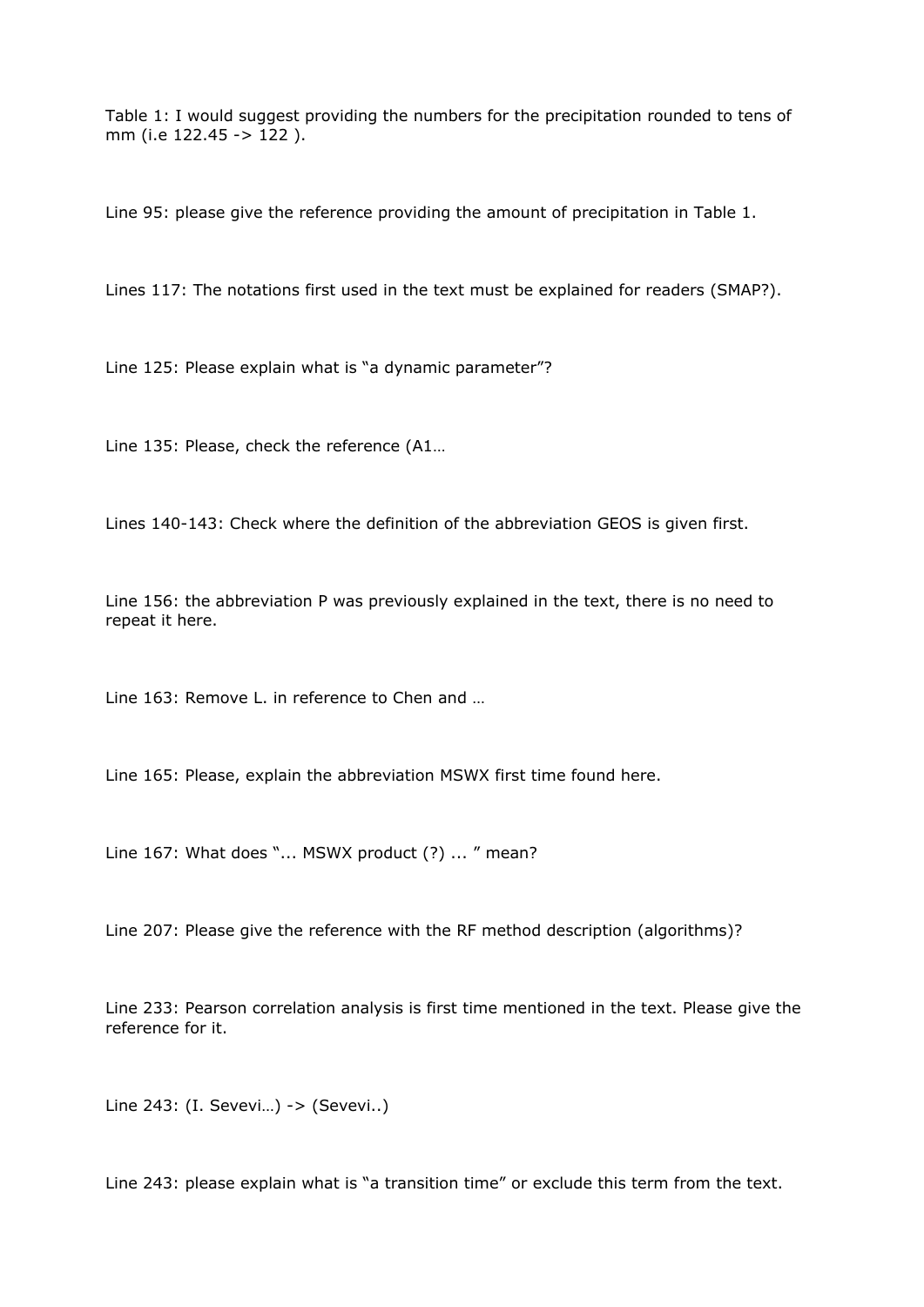Line 255-256. I would suggest not using the term "climatology" when discussing statistics estimated from the 5-year period.

Line 258: "from 400-1200 mm" -> from 400 to 1200 mm

Lines 255-268: The numbers are only given for the precipitation in the growing period while the "hydrological variables" are promised in the name of the paragraph.

Lines 260, 264: please use the names instead of abbreviations.

Figure 4: I would suggest adding the explanation of all abbreviations used in the plots. Also, please remove the term "climatology" from the notation to the figure.

Figure 5: Please, add the unit for X,Y variables and the explanation of the abbreviations used in the figure.

Fig. 6: What is 8-day variability analysis? It was not given in the section of methods?

Table 3: In my opinion, the information in table 3 is better given in the text, and I suggest removing the table.

Line 303: I would suggest using specific terms (like "the hindcast") without their explanation.

Figure 7: I would suggest rounding predicted values for PET, ET, P and NI: like P=30.46 mm -> P=30 mm since the precision of the modeled value never becomes better than the observed (measured) value. The precipitation is usually measured with the precision of 1 mm; if the precision of the observed precipitation is better than 1 mm, please provide the description of the measuring technique or the reference describing it.

Figure 8: In my opinion it is better to give the results in Table. The explanation of the results is very poor.